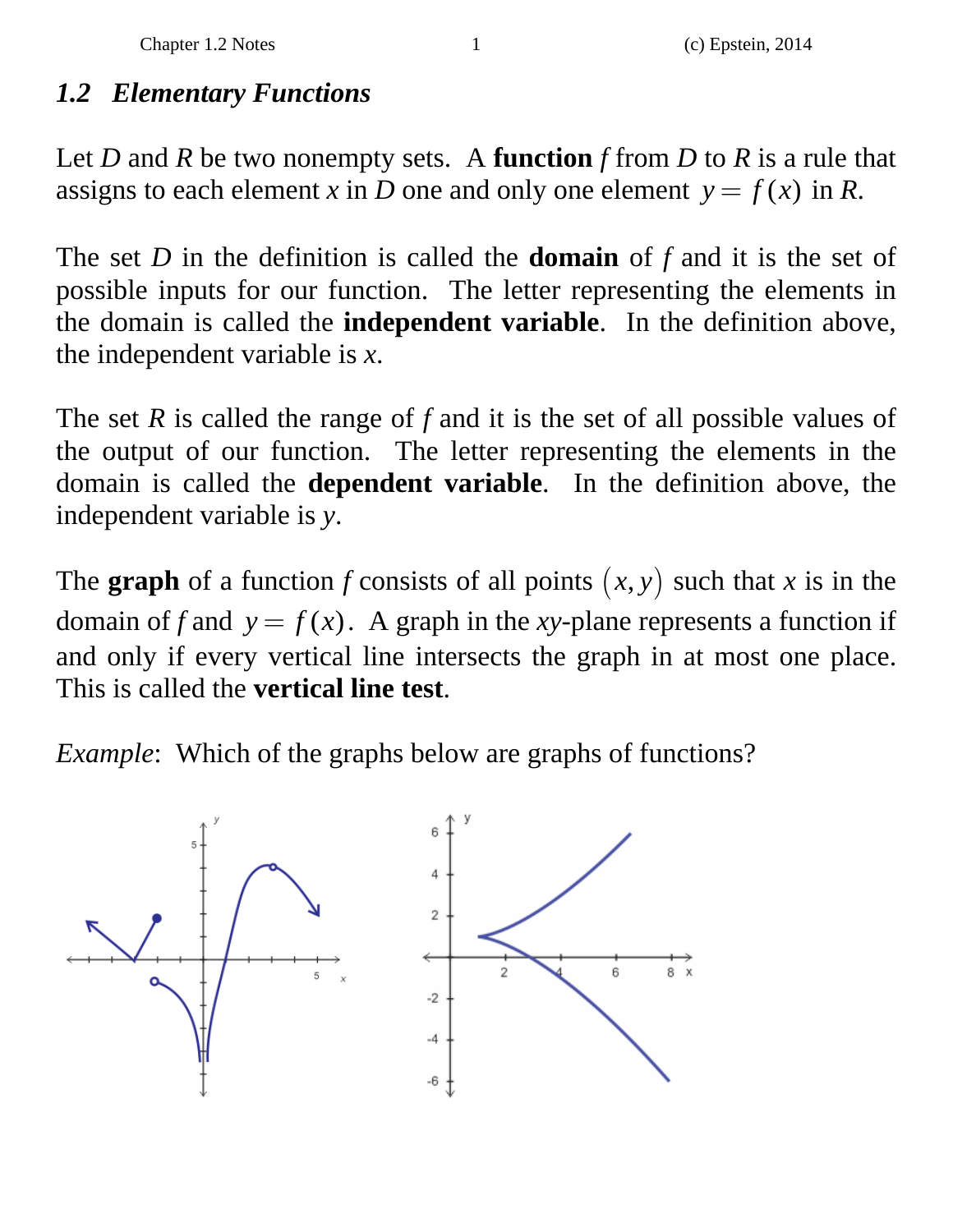A **polynomial** is a function of the form

$$
f(x) = a_0 + a_1 x + a_2 x^2 + \dots + a_n x^n
$$

where  $n$  is a non-negative integer and  $a_i$  are real valued constants. The **leading coefficient** is  $a_n$  and  $a_n \neq 0$ . The **degree** of the polynomial is *n*. The domain of a polynomial is  $\Re$  or  $(-\infty, \infty)$ .

Some common polynomials



A rational function  $f(x)$  is the quotient of two polynomial functions  $p(x)$ and  $q(x)$ :  $f(x) = \frac{p(x)}{x}$  $(x)$  $f(x) = \frac{p(x)}{x}$  $=\frac{P(x)}{q(x)}$ The domain of  $f(x)$  is all real numbers for which  $q(x) \neq 0$ 

*Example*: What is the domain of  $f(x) = \frac{x^2}{x^2}$ 1 1  $f(x) = \frac{x}{x}$  $=\frac{x+1}{x^2-1}$ ?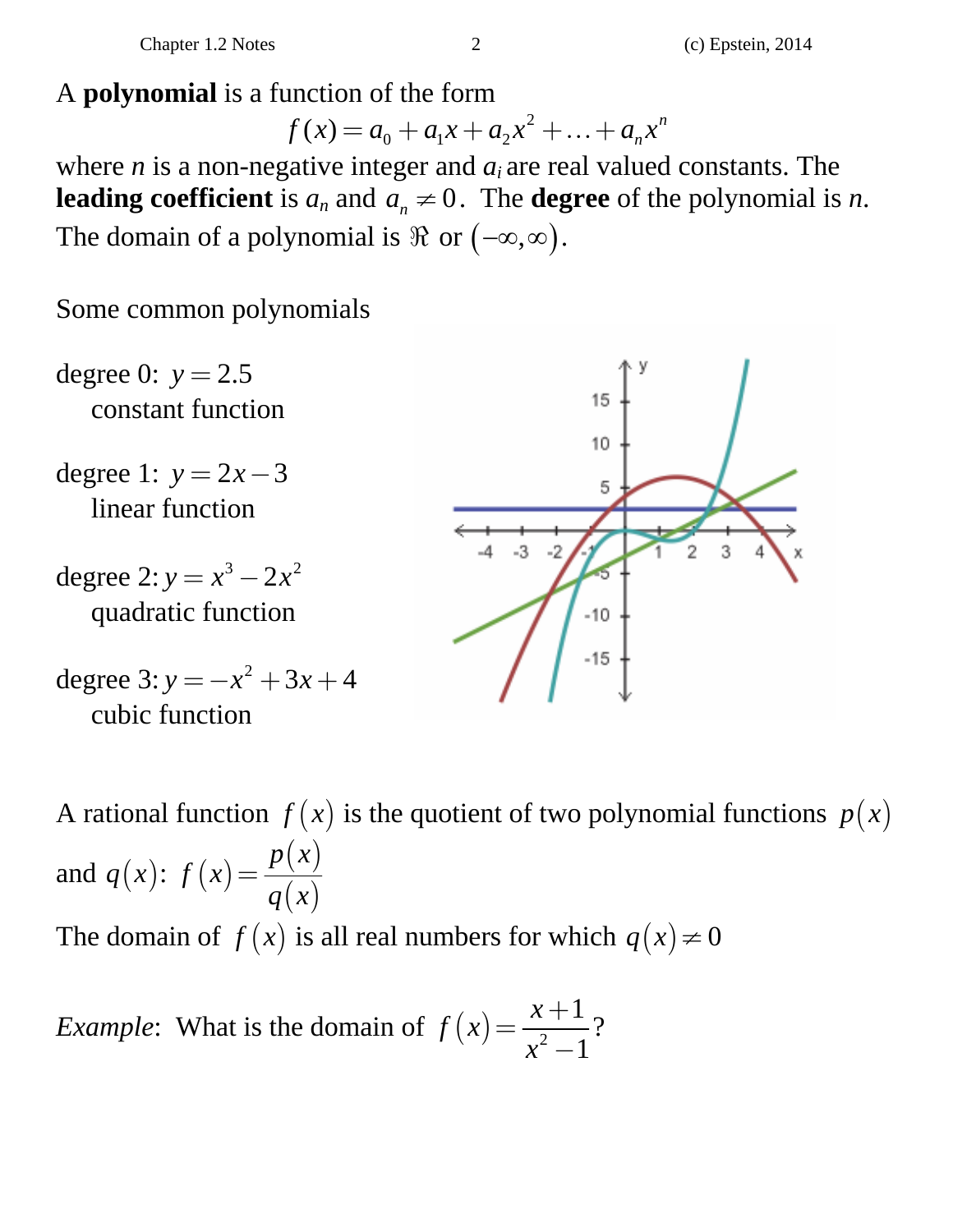A function of the form  $f(x) = x^r$  where *r* is a real number is called a **power function**. Some examples of power functions:



*Example*: In the case of  $f(x) = \sqrt[n]{x}$  what is the domain?

 $f(x) = a^x, a > 0, a \ne 1$  is called an **exponential function.** Exponential functions are often used to model growth and decay. If  $A_0$  is the initial amount and *k* is the growth or decay rate, then the population at time *t* is given by

$$
A(t) = A_0 e^{kt}
$$

For exponential growth,  $k > 0$  and for exponential decay,  $k < 0$ .

*Example*: A bacteria culture starts with 4000 bacteria and the population triples every 30 minutes. Find an expression for the number of bacteria after *t* hours.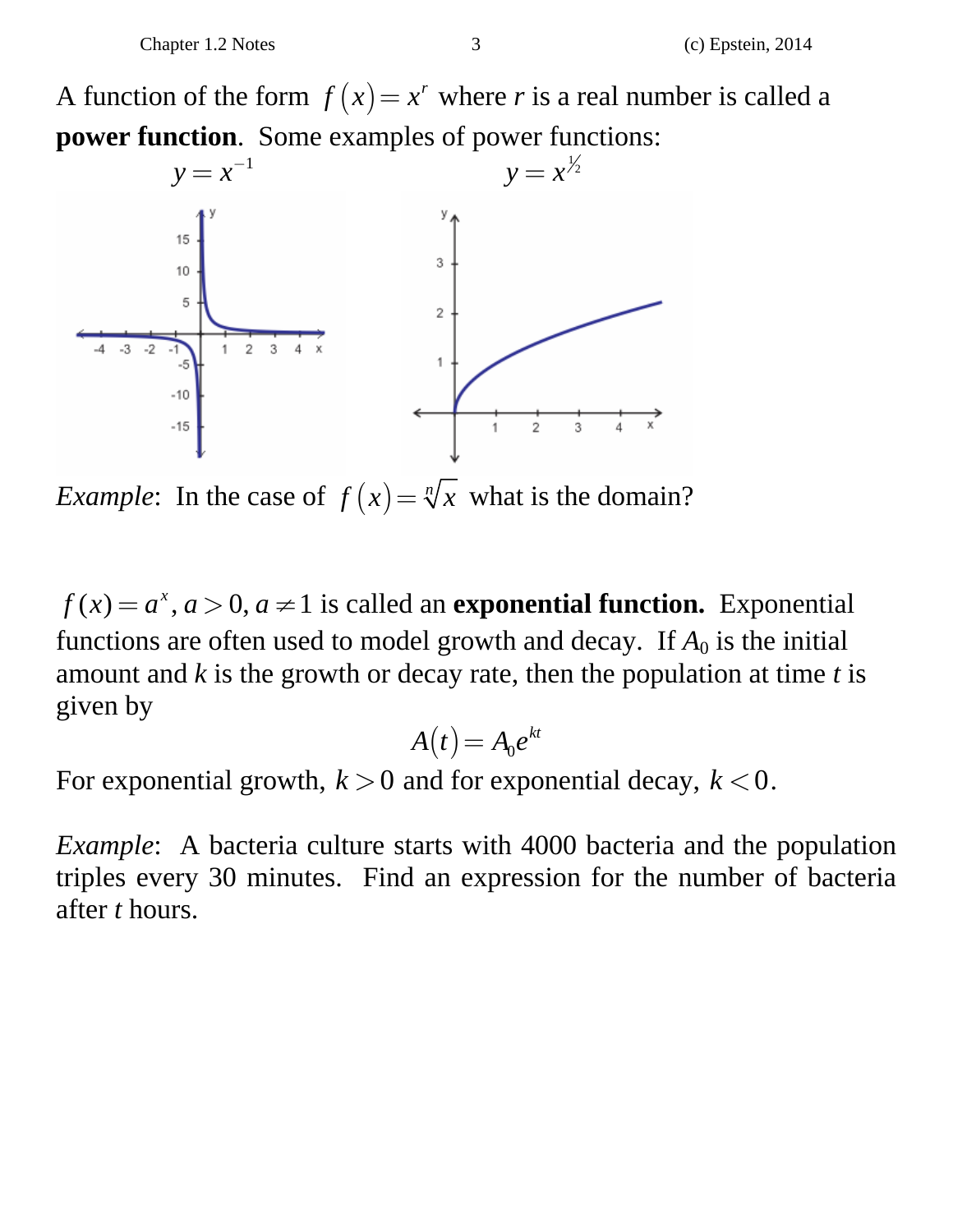The **half-life** of a substance is the amount of time it takes for half of the substance to disintegrate.

*Example*: After 3 days a sample of an unknown radioactive element is found to have decayed to 58% of its original amount. What is the half-life of this element? http://ie.lbl.gov/education/isotopes.htm

A function  $f(x)$  is **one-to-one** provided that whenever  $f(x_1) = f(x_2)$  then  $x_1 = x_2$ . One way to check if a function is one-to-one is to use the horizontal line test.

Let  $f(x)$  be a one-to-one function with domain *D* and range *R*. Then the **inverse** function  $f^{-1}(x)$  exists. The domain of  $f^{-1}(x)$  is *R* and the range of  $f^{-1}(x)$  is *D*. Moreover,

$$
f(x) = y \iff f^{-1}(y) = x
$$

*Example*: Find the inverse, and the domain and range of  $f(x) = 5 - 4x^3$ .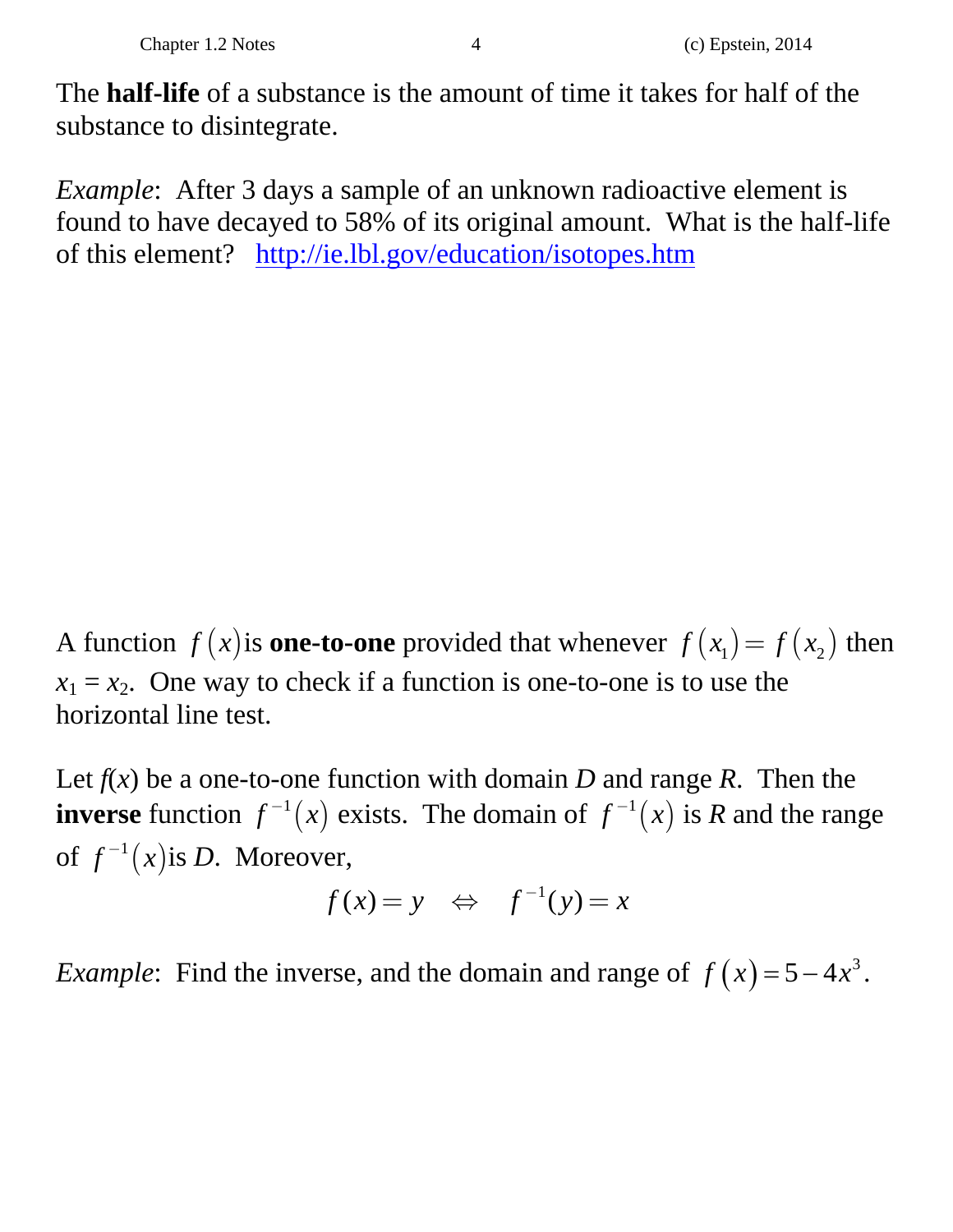The inverse of the exponential function  $f(x) = a^x$  is  $f^{-1}(x) = \log_a x$ .

Example: Find the domains and ranges of  $f(x) = a^x$  and  $f^{-1}(x) = \log_a x$ 



*Example*: Find the domain and range of each function  $f(x) = \log(x^2 - 3x + 2)$  $g(x) = \ln (x^3 - x)$ 

*Example*: Write the expressions  $5^x$  and  $\log_7(x+5)$  in terms of base *e*.